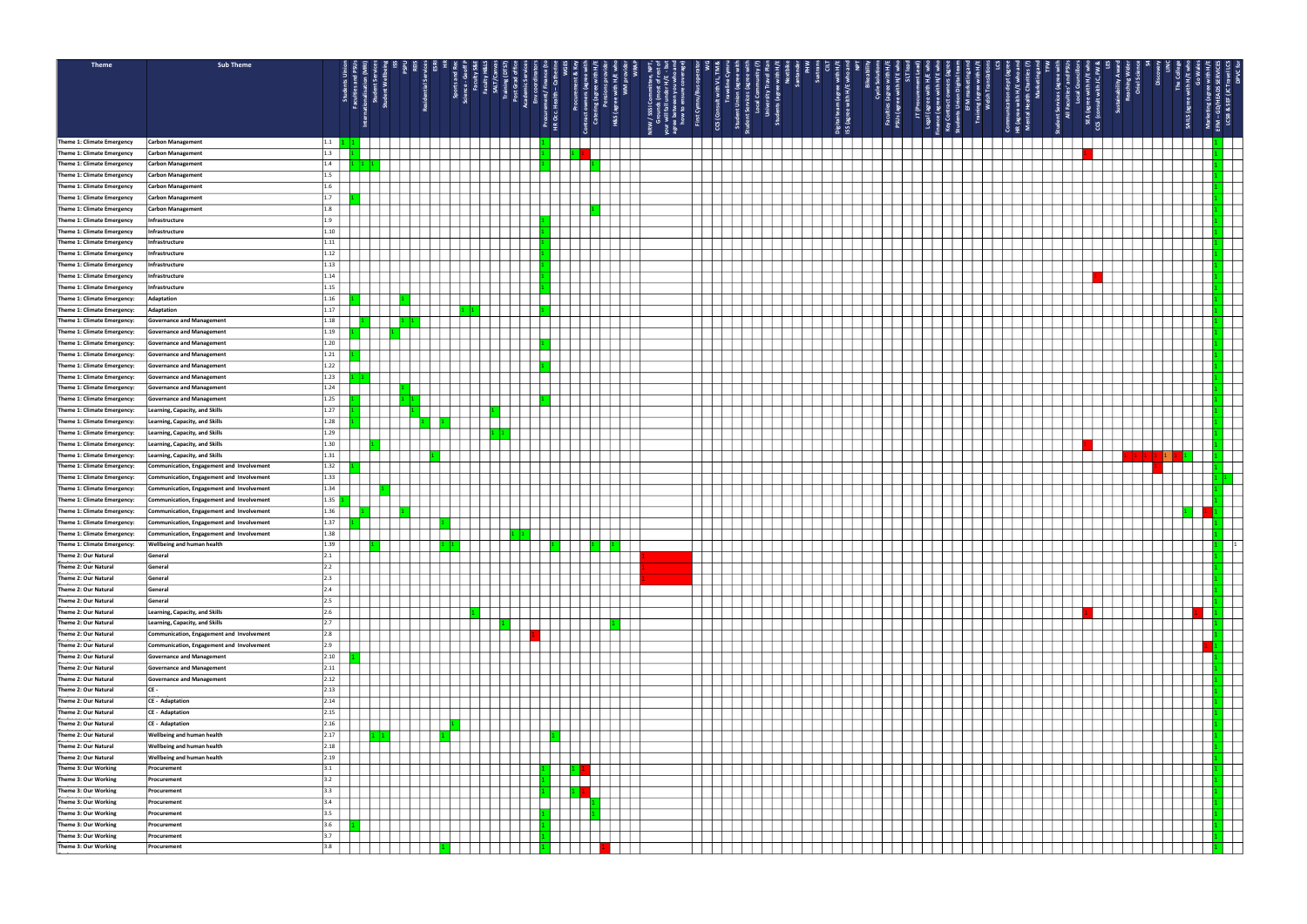

| Theme                | <b>Sub Theme</b>                          |      |  |  |  |                                                              |     |            |          |      |  |                |                           |  |  |   |                                  |                           |
|----------------------|-------------------------------------------|------|--|--|--|--------------------------------------------------------------|-----|------------|----------|------|--|----------------|---------------------------|--|--|---|----------------------------------|---------------------------|
|                      |                                           |      |  |  |  |                                                              |     |            |          |      |  |                |                           |  |  |   |                                  |                           |
|                      |                                           |      |  |  |  |                                                              |     | 도 호        | 9573     | ₹.   |  |                | इ इ                       |  |  |   | ⋩<br>$\frac{1}{2}$ $\frac{1}{2}$ |                           |
|                      |                                           |      |  |  |  | a v                                                          |     | with<br>WM |          | with |  |                | gree<br>H/E<br>ক্ট        |  |  |   |                                  |                           |
|                      |                                           |      |  |  |  |                                                              |     |            |          |      |  |                | n (ag<br>with             |  |  |   |                                  |                           |
|                      |                                           |      |  |  |  |                                                              |     | ie) S'8ł   | $1/$ SSS |      |  |                |                           |  |  |   |                                  | eg<br>G<br>შ ≊            |
|                      |                                           |      |  |  |  | Procure<br>HR Occ.                                           | ්රී |            |          | 'ය   |  | $\overline{5}$ | $\frac{9}{2}$<br><u>م</u> |  |  | n |                                  | LCSB<br><b>SAILS</b><br>Σ |
|                      |                                           |      |  |  |  |                                                              |     |            |          |      |  |                | ′ ≊                       |  |  |   |                                  |                           |
| Theme 3: Our Working | Procurement                               |      |  |  |  |                                                              |     |            |          |      |  |                |                           |  |  |   |                                  |                           |
| Theme 3: Our Working | Procurement                               | 3.10 |  |  |  |                                                              |     |            |          |      |  |                |                           |  |  |   |                                  |                           |
| Theme 3: Our Working | Procurement                               | 3.11 |  |  |  |                                                              |     |            |          |      |  |                |                           |  |  |   |                                  |                           |
| Theme 3: Our Working | <b>Environmental Management</b>           | 3.12 |  |  |  |                                                              |     |            |          |      |  |                |                           |  |  |   |                                  |                           |
| Theme 3: Our Working | <b>Environmental Management</b>           | 3.13 |  |  |  |                                                              |     |            |          |      |  |                |                           |  |  |   |                                  |                           |
| Theme 3: Our Working |                                           | 3.14 |  |  |  |                                                              |     |            |          |      |  |                |                           |  |  |   |                                  |                           |
|                      | <b>Environmental Management</b>           |      |  |  |  |                                                              |     |            |          |      |  |                |                           |  |  |   |                                  |                           |
| Theme 3: Our Working | <b>Environmental Management</b>           | 3.15 |  |  |  |                                                              |     |            |          |      |  |                |                           |  |  |   |                                  |                           |
| Theme 3: Our Working | <b>Environmental Management</b>           | 3.16 |  |  |  |                                                              |     |            |          |      |  |                |                           |  |  |   |                                  |                           |
| Theme 3: Our Working | <b>Environmental Management</b>           | 3.17 |  |  |  |                                                              |     |            |          |      |  |                |                           |  |  |   |                                  |                           |
| Theme 3: Our Working | Waste                                     | 3.18 |  |  |  |                                                              |     |            |          |      |  |                |                           |  |  |   |                                  |                           |
| Theme 3: Our Working | Waste                                     | 3.19 |  |  |  |                                                              |     |            |          |      |  |                |                           |  |  |   |                                  |                           |
| Theme 3: Our Working | Waste                                     | 3.20 |  |  |  |                                                              |     |            |          |      |  |                |                           |  |  |   |                                  |                           |
| Theme 3: Our Working | Waste                                     | 3.21 |  |  |  |                                                              |     |            |          |      |  |                |                           |  |  |   |                                  |                           |
| Theme 3: Our Working | Waste                                     | 3.22 |  |  |  |                                                              |     |            |          |      |  |                |                           |  |  |   |                                  |                           |
|                      |                                           |      |  |  |  |                                                              |     |            |          |      |  |                |                           |  |  |   |                                  |                           |
| Theme 3: Our Working | Waste                                     | 3.23 |  |  |  |                                                              |     |            |          |      |  |                |                           |  |  |   |                                  |                           |
| Theme 3: Our Working | <b>Waste</b>                              | 3.24 |  |  |  |                                                              |     |            |          |      |  |                |                           |  |  |   |                                  |                           |
| Theme 3: Our Working | Waste                                     | 3.25 |  |  |  |                                                              |     |            |          |      |  |                |                           |  |  |   |                                  |                           |
| Theme 3: Our Working | <b>Governance and Management</b>          | 3.26 |  |  |  |                                                              |     |            |          |      |  |                |                           |  |  |   |                                  |                           |
| Theme 3: Our Working | <b>Governance and Management</b>          | 3.27 |  |  |  |                                                              |     |            |          |      |  |                |                           |  |  |   |                                  |                           |
| Theme 3: Our Working | <b>Governance and Management</b>          | 3.28 |  |  |  |                                                              |     |            |          |      |  |                |                           |  |  |   |                                  |                           |
| Theme 3: Our Working | <b>Governance and Management</b>          | 3.29 |  |  |  |                                                              |     |            |          |      |  |                |                           |  |  |   |                                  |                           |
| Theme 3: Our Working | Learning, Capacity, and Skills            | 3.31 |  |  |  |                                                              |     |            |          |      |  |                |                           |  |  |   |                                  |                           |
| Theme 3: Our Working | Learning, Capacity, and Skills            | 3.32 |  |  |  |                                                              |     |            |          |      |  |                |                           |  |  |   |                                  |                           |
|                      |                                           |      |  |  |  |                                                              |     |            |          |      |  |                |                           |  |  |   |                                  |                           |
| Theme 3: Our Working | Learning, Capacity, and Skills            | 3.33 |  |  |  |                                                              |     |            |          |      |  |                |                           |  |  |   |                                  |                           |
| Theme 3: Our Working | Learning, Capacity, and Skills            | 3.34 |  |  |  |                                                              |     |            |          |      |  |                |                           |  |  |   |                                  |                           |
| Theme 3: Our Working | Learning, Capacity, and Skills            | 3.35 |  |  |  |                                                              |     |            |          |      |  |                |                           |  |  |   |                                  |                           |
| Theme 3: Our Working | Learning, Capacity, and Skills            | 3.36 |  |  |  |                                                              |     |            |          |      |  |                |                           |  |  |   |                                  |                           |
| Theme 3: Our Working | <b>Learning, Capacity, and Skills</b>     | 3.38 |  |  |  |                                                              |     |            |          |      |  |                |                           |  |  |   |                                  |                           |
| Theme 3: Our Working | Learning, Capacity, and Skills            | 3.39 |  |  |  |                                                              |     |            |          |      |  |                |                           |  |  |   |                                  |                           |
| Theme 3: Our Working | Communication, Engagement and Involvement | 3.41 |  |  |  |                                                              |     |            |          |      |  |                |                           |  |  |   |                                  |                           |
| Theme 3: Our Working | Communication, Engagement and Involvement | 3.42 |  |  |  |                                                              |     |            |          |      |  |                |                           |  |  |   |                                  |                           |
| Theme 3: Our Working | Communication, Engagement and Involvement | 3.43 |  |  |  |                                                              |     |            |          |      |  |                |                           |  |  |   |                                  |                           |
|                      |                                           |      |  |  |  |                                                              |     |            |          |      |  |                |                           |  |  |   |                                  |                           |
| Theme 3: Our Working | Communication, Engagement and Involvement | 3.44 |  |  |  |                                                              |     |            |          |      |  |                |                           |  |  |   |                                  |                           |
| Theme 3: Our Working | Communication, Engagement and Involvement | 3.45 |  |  |  |                                                              |     |            |          |      |  |                |                           |  |  |   |                                  |                           |
| Theme 3: Our Working | Communication, Engagement and Involvement | 3.46 |  |  |  |                                                              |     |            |          |      |  |                |                           |  |  |   |                                  |                           |
| Theme 3: Our Working | Communication, Engagement and Involvement | 3.47 |  |  |  |                                                              |     |            |          |      |  |                |                           |  |  |   |                                  |                           |
| Theme 3: Our Working | CE - Mitigation                           | 3.48 |  |  |  | $\begin{array}{ c c c c c }\n\hline\n1 & 1 & 1\n\end{array}$ |     |            |          |      |  |                |                           |  |  |   |                                  |                           |
| Theme 3: Our Working | CE - Mitigation                           | 3.49 |  |  |  |                                                              |     |            |          |      |  |                |                           |  |  |   |                                  |                           |
| Theme 3: Our Working | CE - Adaptation                           | 3.50 |  |  |  |                                                              |     |            |          |      |  |                |                           |  |  |   |                                  |                           |
| Theme 3: Our Working | <b>CE - Adaptation</b>                    | 3.51 |  |  |  |                                                              |     |            |          |      |  |                |                           |  |  |   |                                  |                           |
| Theme 3: Our Working | <b>CE</b> - Adaptation                    | 3.52 |  |  |  |                                                              |     |            |          |      |  |                |                           |  |  |   |                                  |                           |
|                      |                                           |      |  |  |  |                                                              |     |            |          |      |  |                |                           |  |  |   |                                  |                           |
| Theme 3: Our Working | <b>Wellbeing and human health</b>         | 3.53 |  |  |  |                                                              |     |            |          |      |  |                |                           |  |  |   |                                  |                           |
| Theme 3: Our Working | <b>Wellbeing and human health</b>         | 3.54 |  |  |  |                                                              |     |            |          |      |  |                |                           |  |  |   |                                  |                           |
| Theme 3: Our Working | <b>Wellbeing and human health</b>         | 3.55 |  |  |  |                                                              |     |            |          |      |  |                |                           |  |  |   |                                  |                           |
| Theme 3: Our Working | <b>Wellbeing and human health</b>         | 3.56 |  |  |  |                                                              |     |            |          |      |  |                |                           |  |  |   |                                  |                           |
| Theme 3: Our Working | <b>Wellbeing and human health</b>         | 3.57 |  |  |  |                                                              |     |            |          |      |  |                |                           |  |  |   |                                  |                           |
| Theme 3: Our Working | <b>Wellbeing and human health</b>         | 3.58 |  |  |  |                                                              |     |            |          |      |  |                |                           |  |  |   |                                  |                           |
| Theme 3: Our Working | <b>Wellbeing and human health</b>         | 3.59 |  |  |  |                                                              |     |            |          |      |  |                |                           |  |  |   |                                  |                           |
| Theme 4: Our Travel: | General                                   | 4.1  |  |  |  |                                                              |     |            |          |      |  |                |                           |  |  |   |                                  |                           |
| Theme 4: Our Travel: | General                                   |      |  |  |  |                                                              |     |            |          |      |  |                |                           |  |  |   |                                  |                           |
| Theme 4: Our Travel: | General                                   | 4.3  |  |  |  |                                                              |     |            |          |      |  |                |                           |  |  |   |                                  |                           |
|                      |                                           |      |  |  |  |                                                              |     |            |          |      |  |                |                           |  |  |   |                                  |                           |
| Theme 4: Our Travel: | General                                   | 4.4  |  |  |  |                                                              |     |            |          |      |  |                |                           |  |  |   |                                  |                           |
| Theme 4: Our Travel: | General                                   |      |  |  |  |                                                              |     |            |          |      |  |                |                           |  |  |   |                                  |                           |
| Theme 4: Our Travel: | General                                   | 46.  |  |  |  |                                                              |     |            |          |      |  |                |                           |  |  |   |                                  |                           |
| Theme 4: Our Travel: | General                                   | 4.7  |  |  |  |                                                              |     |            |          |      |  |                |                           |  |  |   |                                  |                           |
| Theme 4: Our Travel: | General                                   | 4.8  |  |  |  |                                                              |     |            |          |      |  |                |                           |  |  |   |                                  |                           |
| Theme 4: Our Travel: | General                                   | 4.9  |  |  |  |                                                              |     |            |          |      |  |                |                           |  |  |   |                                  |                           |
| Theme 4: Our Travel: | General                                   | 4.10 |  |  |  |                                                              |     |            |          |      |  |                |                           |  |  |   |                                  |                           |
| Theme 4: Our Travel: |                                           | 4.11 |  |  |  |                                                              |     |            |          |      |  |                |                           |  |  |   |                                  |                           |
|                      | Learning, Capacity, and Skills            |      |  |  |  |                                                              |     |            |          |      |  |                |                           |  |  |   |                                  |                           |
| Theme 4: Our Travel: | Learning, Capacity, and Skills            | 4.12 |  |  |  |                                                              |     |            |          |      |  |                |                           |  |  |   |                                  |                           |
| Theme 4: Our Travel: | Learning, Capacity, and Skills            | 4.13 |  |  |  |                                                              |     |            |          |      |  |                |                           |  |  |   |                                  |                           |
| Theme 4: Our Travel: | Learning, Capacity, and Skills            | 4.14 |  |  |  |                                                              |     |            |          |      |  |                |                           |  |  |   |                                  |                           |
| Theme 4: Our Travel: | Communication, Engagement and Involvement | 4.15 |  |  |  |                                                              |     |            |          |      |  |                |                           |  |  |   |                                  | a ka                      |
| Theme 4: Our Travel: | Communication, Engagement and Involvement | 4.16 |  |  |  |                                                              |     |            |          |      |  |                |                           |  |  |   |                                  |                           |